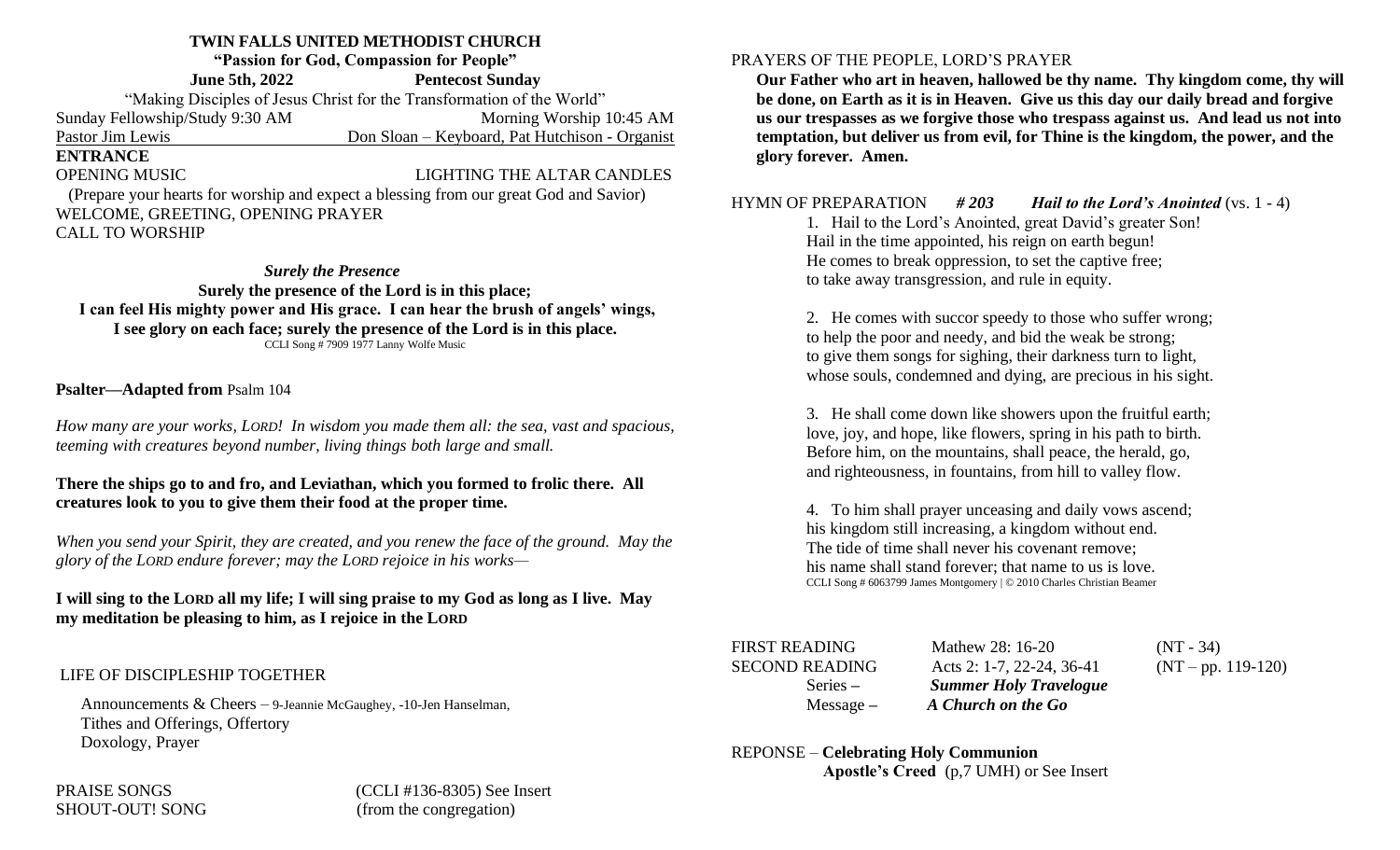# CLOSING HYMN *#500 Spirit of God Descend Upon My Heart* (vs. 1, 4, 5)

1. Spirit of God, descend upon my heart; wean it from earth; through all its pulses move; stoop to my weakness, mighty as thou art, and make me love thee as I ought to love.

4. Teach me to feel that thou art always nigh; teach me the struggles of the soul to bear. To check the rising doubt, the rebel sigh, teach me the patience of unanswered prayer.

5. Teach me to love thee as thine angels love, one holy passion filling all my frame; the kindling of the heaven-descended Dove, my heart an altar, and thy love the flame. CCLI Song # 2083 Frederick Cook Atkinson | George Croly © Words and Music: Public Domain

# BENEDICTION, POSTLUDE



*Attendance May 29th :* **Sunday School:** 9 **Worship:** 35 **Online**: 6

### **PRAYER CONCERNS:**

| <b>DON REMESNIK</b> (medical concerns)                                             | <b>DAVE SOMBATY</b> (health concerns)  |  |  |  |
|------------------------------------------------------------------------------------|----------------------------------------|--|--|--|
| <b>DEL WINKELMAN</b> (health concerns)                                             | <b>LYNDA HOFF</b> (health issues)      |  |  |  |
| <b>JAYK JOHNSON</b> (battling cancer)                                              | <b>KAY VAN HO</b> (medical concerns)   |  |  |  |
| <b>RANDY DAVIS</b> (Phyllis Lay's brother—cancer) <b>EARL KULL</b> (health issues) |                                        |  |  |  |
| <b>JANE TAYLOR</b> (health concerns)                                               | <b>GREG VAN HO</b> (health concerns)   |  |  |  |
| <b>BETTY PHILP and LARRY OSBORNE</b> (health concerns)                             |                                        |  |  |  |
| <b>PHYLLIS LAY</b> (medical concerns)                                              | <b>PHYLLIS GLENN</b> (health concerns) |  |  |  |
| <b>CAROLYN SOMBATY</b> (medical concerns)                                          |                                        |  |  |  |

# **CURRENT MISSIONS AT TWIN FALLS:**

**STOW UMC BULLDOG BAGS "Clothes Closet**" is accepting gently used and new items of clothing for kids ages preschool-8th grade, particularly NEW SOCKS and UNDIES. Take your contribution directly to STOW UMC. **GOOD SAMARITAN SHOEBOXES GOOD NEIGHBORS –** Food and paper products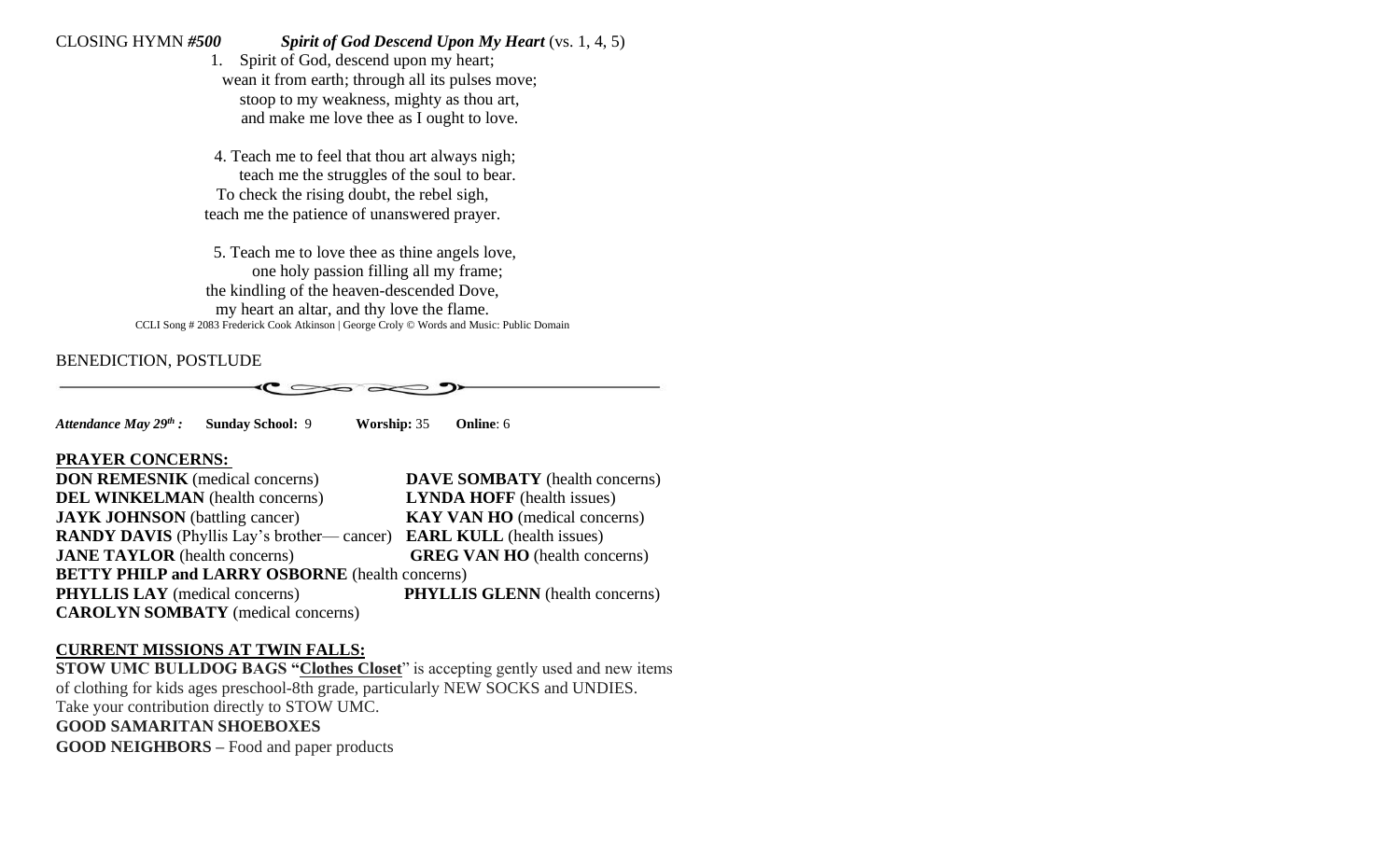APOSTLES CREED **I believe in God the Father Almighty, maker of heaven and earth; And in Jesus Christ his only Son our Lord; who was conceived by the Holy Spirit, born of the Virgin Mary, suffered under Pontius Pilate, was crucified, dead and buried; the third day he rose from the dead; he ascended into heaven, and sitteth at the right hand of God the Father Almighty; from thence he shall come to judge the quick and the dead. I believe in the Holy Spirit the holy catholic church, the communion of saints, the forgiveness of sins, the resurrection of the body. and the life everlasting. Amen** 

# APOSTLES CREED **I believe in God the Father Almighty, maker of heaven and earth; And in Jesus Christ his only Son our Lord; who was conceived by the Holy Spirit, born of the Virgin Mary, suffered under Pontius Pilate, was crucified, dead and buried; the third day he rose from the dead; he ascended into heaven, and sitteth at the right hand of God the Father Almighty; from thence he shall come to judge the quick and the dead. I believe in the Holy Spirit the holy catholic church, the communion of saints, the forgiveness of sins, the resurrection of the body. and the life everlasting. Amen**